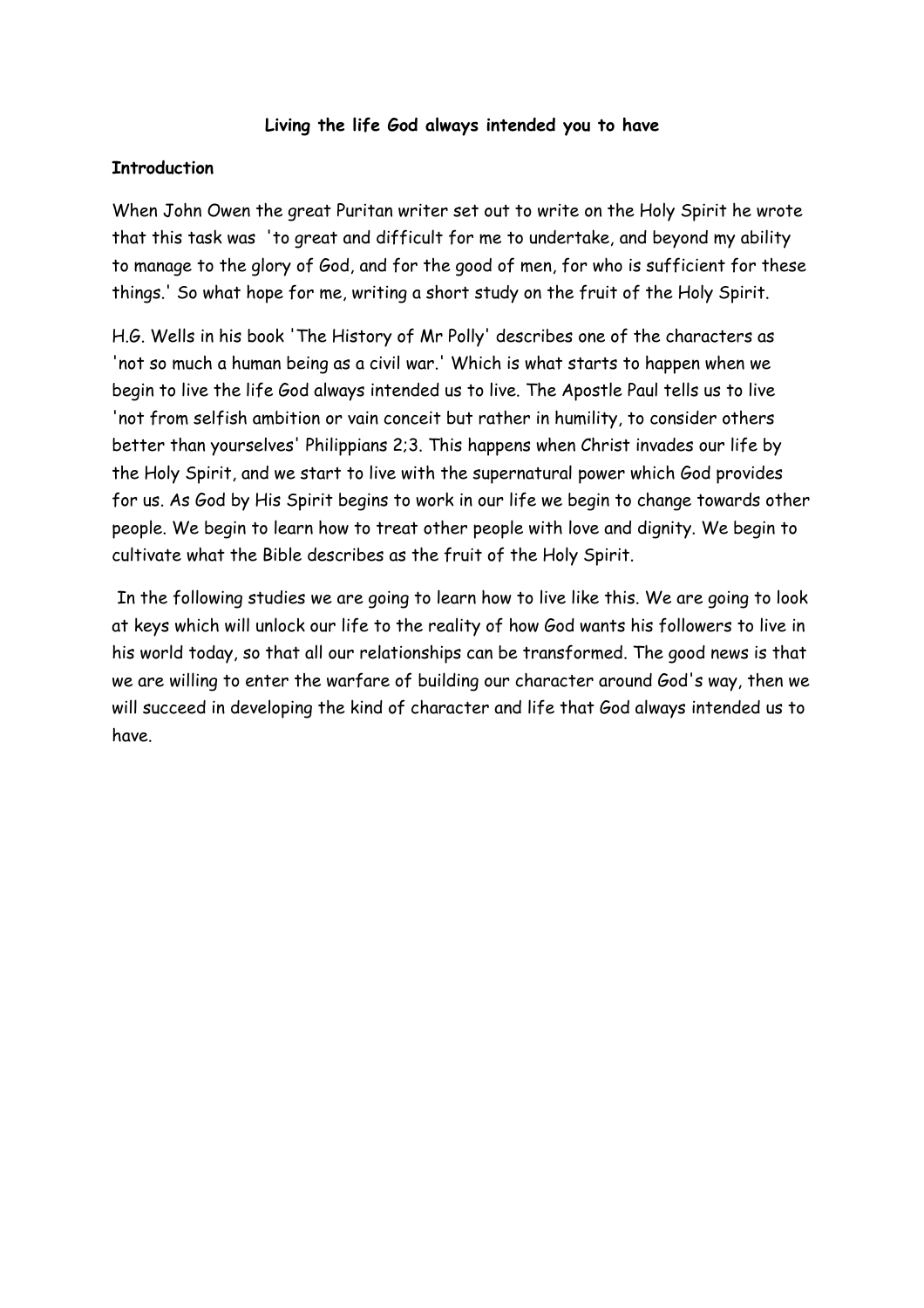### **Having love for others**

#### **Introduction**

There is a big crisis in Christendom with regards to character. There are many who attend Church, call themselves Christian, but who don't have the kind of character that puts them squarely in the camp of Christ followers. The truth is that when those who live without God come into contact with people whose lives are radiant with divine beauty, the truth of the good news about Jesus is not only credible but also attractive.

#### **The Big picture**

- 1. How would you have defined love at the following stages of your life?
- a. When you were a child
- b. when you were a teenager
- c. when you were a young adult.
- 2. How has your understanding of love changed over the years?

### **The Biblical picture**

Read Philippians Ch 2:1-11.

- 3. What does this passage teach about what love looks like?
- 4. What has Jesus done to model perfect love for us?
- 5. How can we follow Jesus example of love?

6. If you can tell of a time you had a chance to treat someone else as better than yourself but failed to do so?

7. If you can recall a time you received God's enabling to be able to love another person by treating them as better than yourself?

8. How have you experienced the transforming power of the Holy Spirit in your life since becoming a follower of Jesus?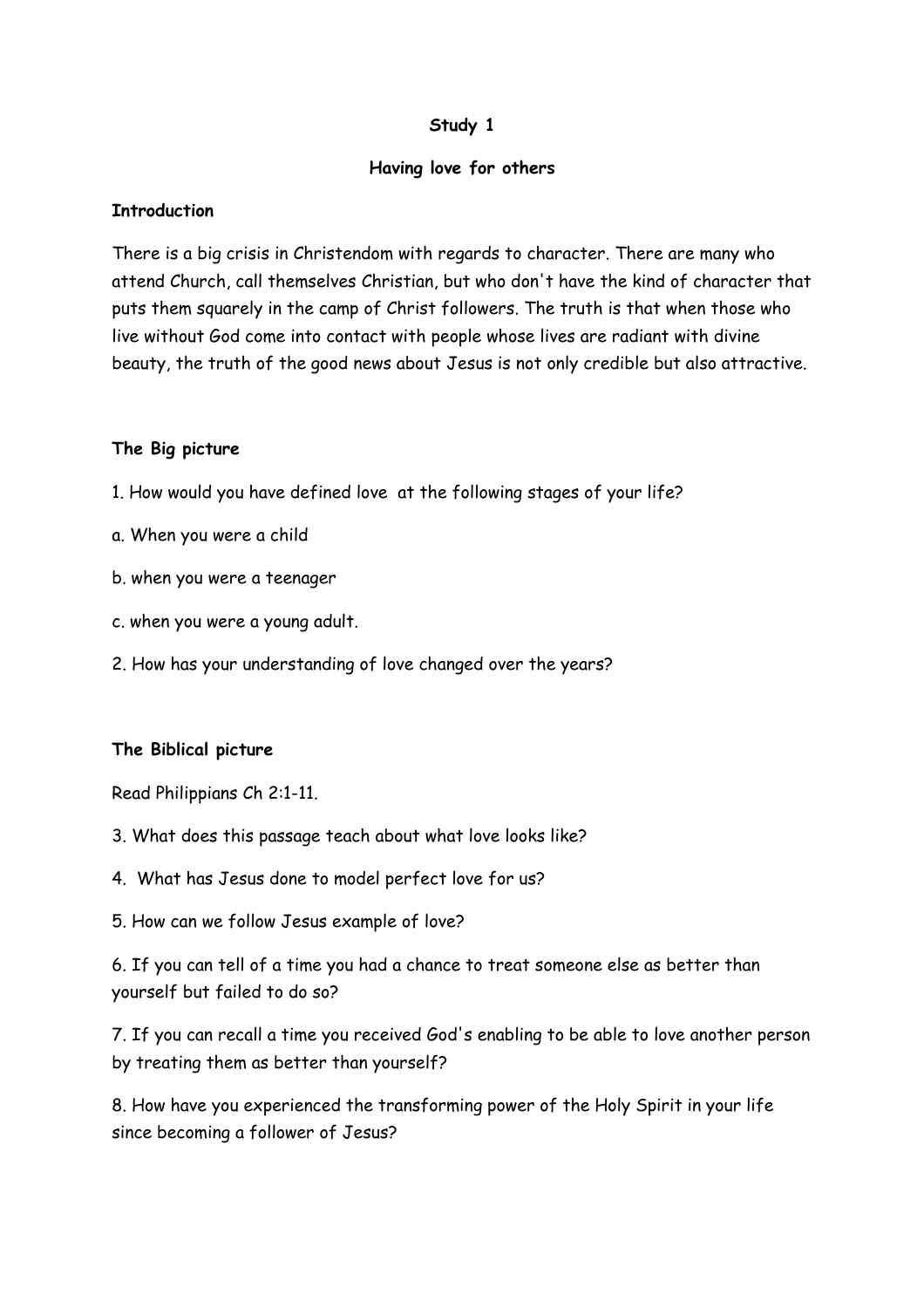9. Describe a time when you did not fully co-operate with the Holy Spirit's prompting. What were the consequences for you?

# **Being in the picture**

10. Chose one area listed below, and list in a practical way how you can show love by putting the needs of others ahead of your own needs

Your home

Your workplace

Your neighbourhood

Your cell group

Your church

Your community/ town.

11. What can your cell group members do to support you and keep you accountable as you seek to express love in this area?

12. Describe if you can a recurring situation in your life where putting others first is difficult?

13. What is one thing you can do to begin to change in this area of your life?

# **Study 2**

# **Having joy for others**

# **Introduction.**

There are very few people who would not appreciate a joy filled life. Yet so many people search for it but can't find such joy. They live a joyless existence. People will often gravitate to a group where they see real joy in evidence. The truth is that most of us prefer to be around people who are joy bringers, rather than people who are always down. The same is true of church life. We all have a natural hunger for those things which lift us up and bring us joy.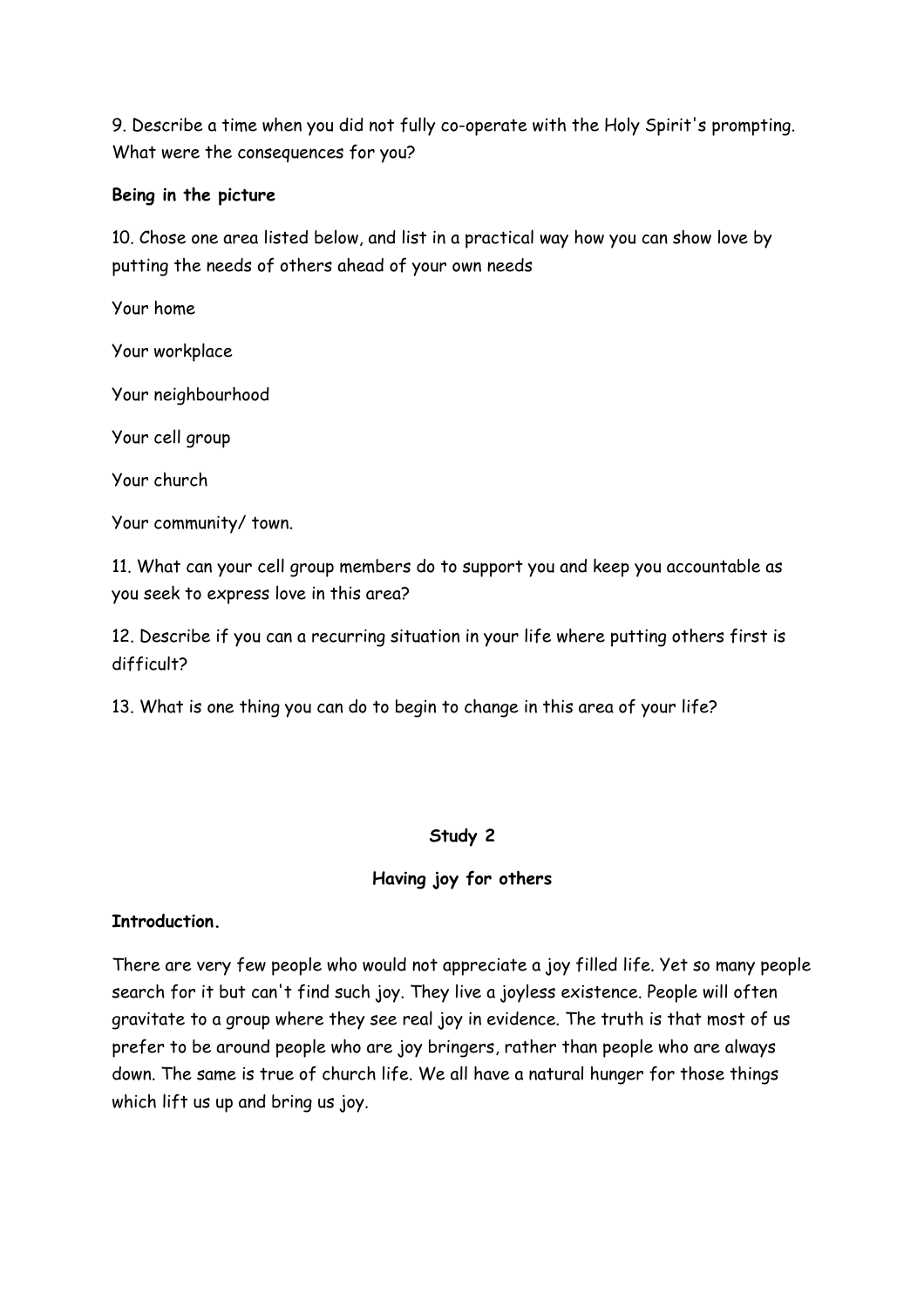#### **The big picture**

- 1. What brings you joy and happiness?
- 2. What takes away your joy and happiness?

#### **The biblical picture**

Read John 15:9-11.

3. Jesus talks about our joy being complete in him. If you can recall how was your joy incomplete outside of Jesus?

4. Jesus said' I have told you this so my joy may be in you.' What for you is unique for you about the joy Jesus brings us?

5. What has God done to bring you a sense of joy over the past year?

6. Consider the following statement.

a. joy and happiness are found when we have significant love and relationships in our lives.

b. joy comes when we have meaning in life and a purpose for living

c. joy comes when we live with hope, and we have something to look forward to.

How do these statements capture something of the meaning of joy?

7. How do the above definitions fall short of the meaning of joy?

#### **Being in the picture**

8. How has your relationship with God brought you significant joy over the years?

- 9. How has your relationship with Christ given you meaning in life?
- 10. How does your walk with Christ provide hope both now and for your eternity?
- 11. How does this hope increase your joy?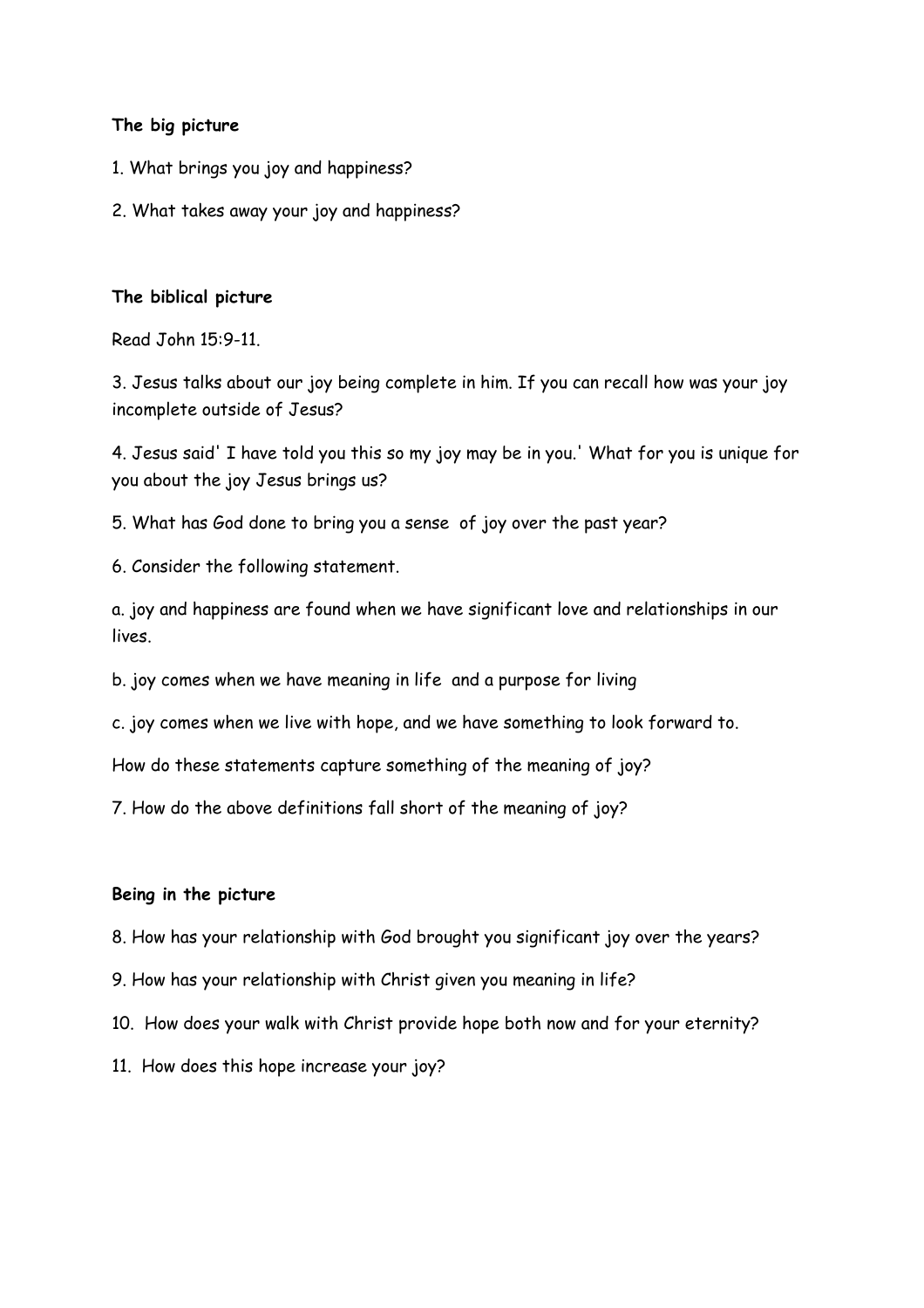#### **Having peace towards others**

### **Introduction.**

For many people the idea of peace is all about the end of hostilities. It is an absence of conflict or hostility, but that is only part of what peace is. While it is true that peace is the absence of conflict peace is also about healing relationships, restoring intimate friendship, it's about a new beginning, and new relationships. From God's perspective he is not happy until each of us experiences both aspects of peace. Peace is not just the end of war like behaviour, it is also reconciled loving healing relationships. God is in the business of building both aspects of peace into our life.

### **The big picture**

1. What does peace look like when it is fleshed out? Chose one area from below and describe what it would mean to have peace there

- in a family
- in a neighbourhood
- in a church
- in a nation

### **The biblical picture**

Read John Ch. 14vs. 25-27 and Romans5:1-2

2. How does God's peace differ from the peace we find in the world?

3. How have you experienced turmoil, conflict, and the lack of peace in the world?

4. How have you experienced the peace that comes from a vital relationship with Christ?

5. In Romans 5:1-2 we are told we have peace with God through Jesus Christ. How did you view God before you appreciated Jesus Christ?

6. What changes did a relationship with Jesus bring?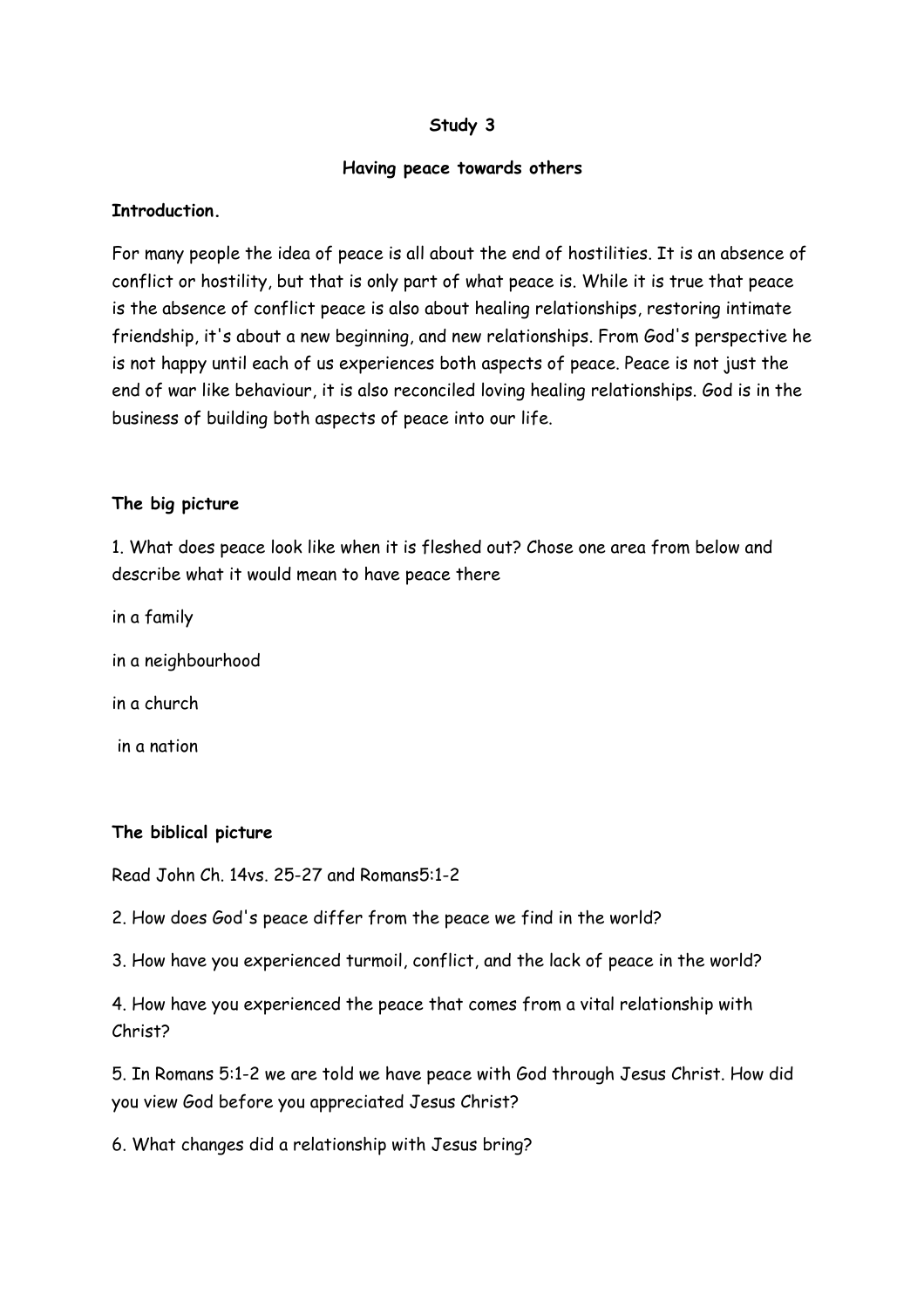7. What does a person's life look like when they have only an absence of conflict, fighting with God?

8. How does a person's life change when they find a deeper peace with God?

9. If someone was to ask you how can I find a deeper peace with God? How would you reply?

10. Describe with others if you can, when you first experienced a deeper peace with God?

# **Being in the picture**

This deeper peace with God is not just about relationships with God or others it is also about peace within inside ourselves. It is about finding a well-being inside ourselves. It is not about looking down on ourselves, but appreciating how God has wired us up. It is about reaching a place of reassurance , acceptance as to who we are. God's peace and presence can help us become thankful for who we are and where God has placed us in this life.

11. What are some of the 'if only areas' in your life, which you find it difficult to accept?

12. Take time to appreciate about how God has made each of you. Communicate something of value to each other

13. With whom are you currently not at peace with?

14. What is it going to take to have peace with that person?

15. Where do you need help in your peace- making efforts?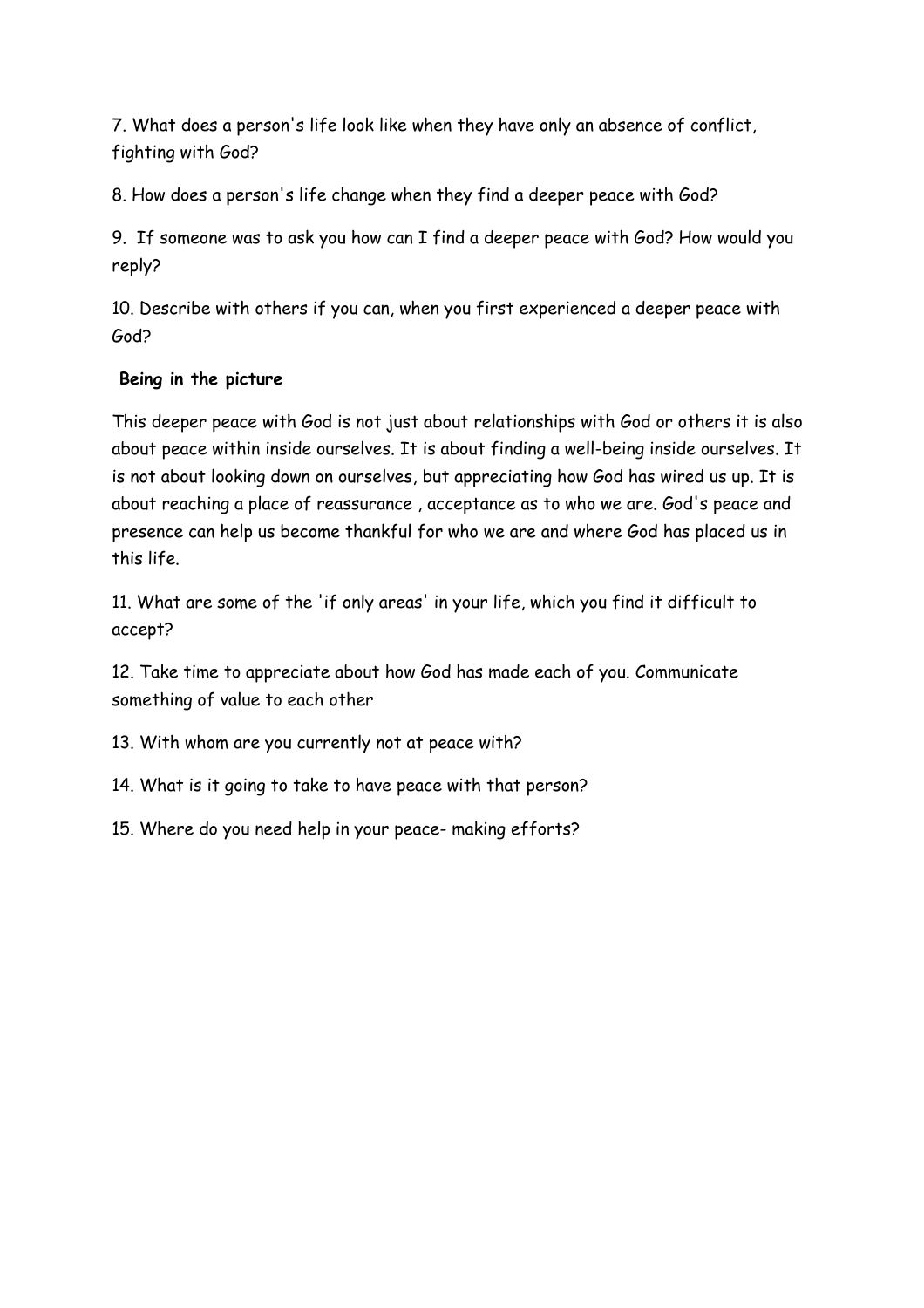#### **Patience towards others**

### **Introduction**

Most of the challenges in life require the development of patience. If we want to develop as God may well be asking us to do, then we will need the supernatural patience which God provides for us. What we cannot do for ourselves God will help us with, so that we are able to reach our goal of growing patient in our heart and life. It will not be easy for many of us, as we tend to be impatient people at times.

# **The big picture**

1. What is one of your pet peeves which always pushes your impatience button?

# **The biblical picture**

Read Psalm 103:8-12

- 2. What do you learn about the character of God in this Psalm?
- 3. How do you feel when you read these words?
- 4. How do you see the patience of God in this passage?
- 5. When was a time when you have experienced this kind of divine patience in your life?
- 6. Answer the following questions.
- a. Tell a story of how you were hurt by someone's impatience
- b. How could patience in that situation have spared you from pain and hurt?
- c. Describe a time you hurt someone else because of your impatience

d. How could you have behaved differently and spared someone else from needless hurt?

7. How do you think God showed you his patience before you were a follower of Christ?

8. How could this impact the way you respond to those around you who annoy you with their decidedly anti-christian lifestyles?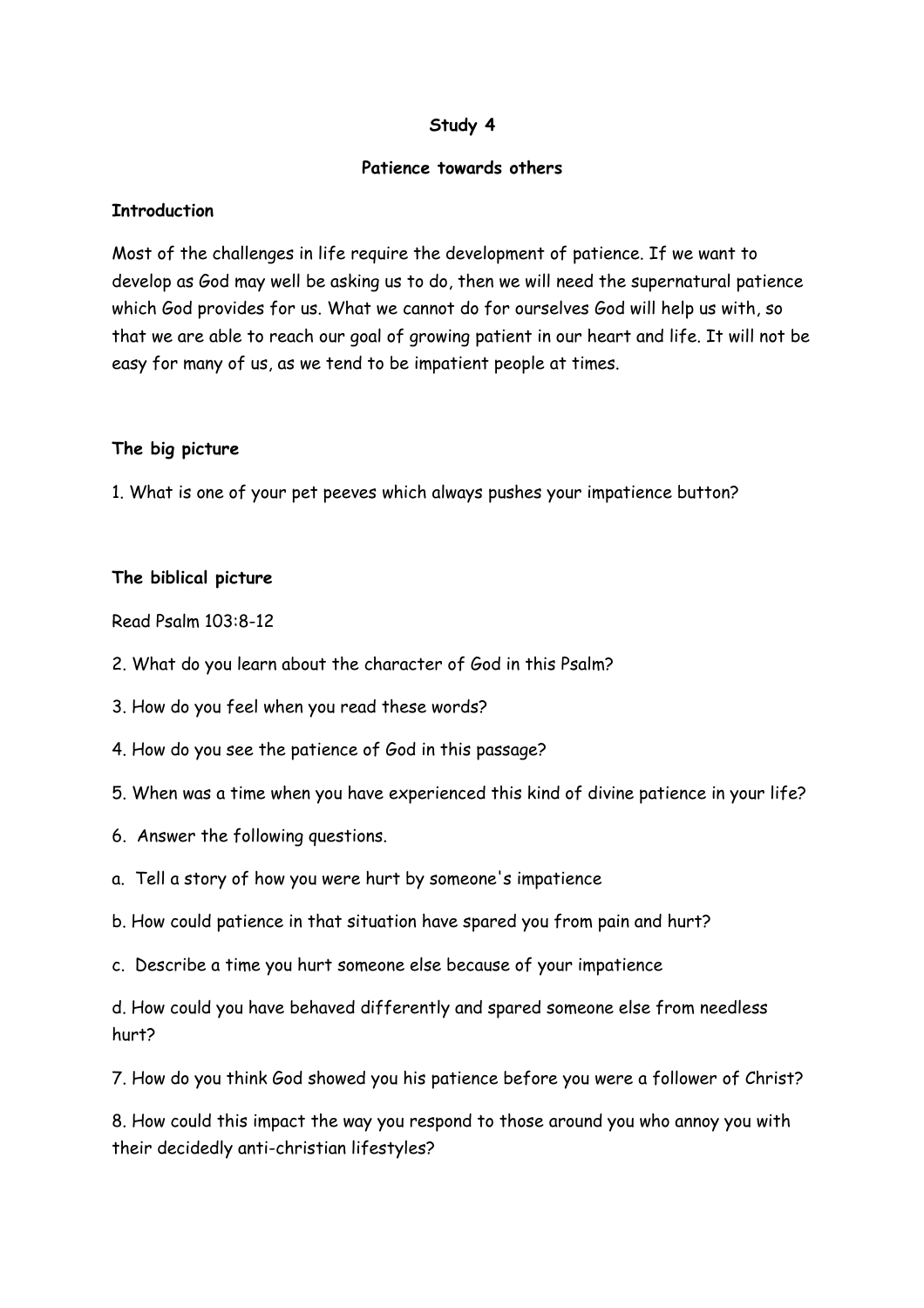#### **Being in the picture**

9. In what area of your character has God shown his patience to you since you have been a follower of Christ?

10. How does focusing on God's patience help you grow in your patience with others?

11. What is one situation in your life in which you are struggling with impatience?

12. How can the members of your cell/ group support you as you seek to yield to the supernatural power of the Holy Spirit by being patient in this situation?

### **Study 5**

#### **Showing sensitivity towards others**

#### **Introduction**

In the middle of a hard hearted world the Bible calls us to live with sensitivity. The trouble is that we are all tempted to have a 'do unto others before they do it unto us' philosophy of life. So when we begin to think about the qualities of gentleness, goodness and kindness, we realise that God is determined to work on our insensitive, hardened, toughened callous lives, and to transform us into sensitive, courteous, gentle people. For some of us this will require a longer period of re-construction than others, but we had better get used to it, for these qualities are in God's construction box for his people.

### **The big picture**

1. We are often told ' that life is tough, and it's only going to get tougher, so you had better toughen up if you are going to survive' What are some similar messages that you heard as you were growing up?

#### **The biblical picture**

Read 2 Samuel 10:1-5

- 2. How does David show a tender and sensitive heart in this story
- a. towards the king of the Ammonites?
- b. towards his own men who were humiliated?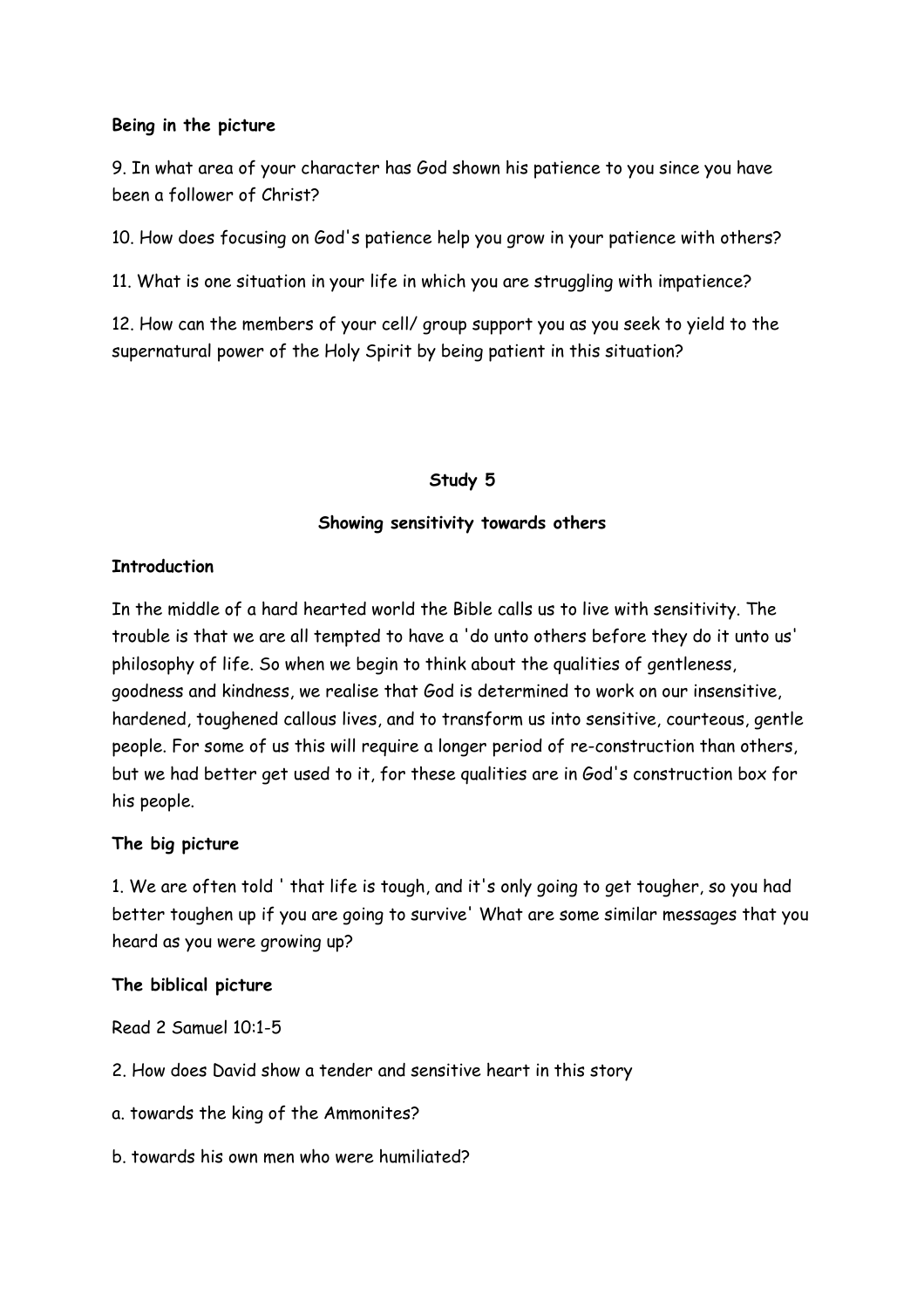3. In David's day and ours some would say ' that tender-heartedness and sensitivity is a sign of weaknesses' How do you respond to this statement?

4. How would you say that Jesus was an example of tender-heartedness when he lived on this earth?

5. What situations has God placed you in that have softened your heart to the hurts and needs of others?

6. If you can describe a time someone reached out to you and participated in your pain and struggle. How did you feel?

7. How did you experience the love of God through this person?

8. If you can recall a time when God moved your heart so much that you had to actively participate in someone else's pain?

9. What happened in you that moved you into action?

# **Being in the picture**

10. If you can recall a time the Holy Spirit gave you just the right words or insights to help another person through a challenging situation

11. How did you know these words and insights came from God, and not from yourself?

12. In what situations do you sense the Holy Spirit prompting you to help someone, but you have found yourself resisting?

13.What is it going to take for you to soften your heart and respond to the leading of the Holy Spirit?

14. How can your cell/ group members encourage and support you in following the leading of the Holy Spirit?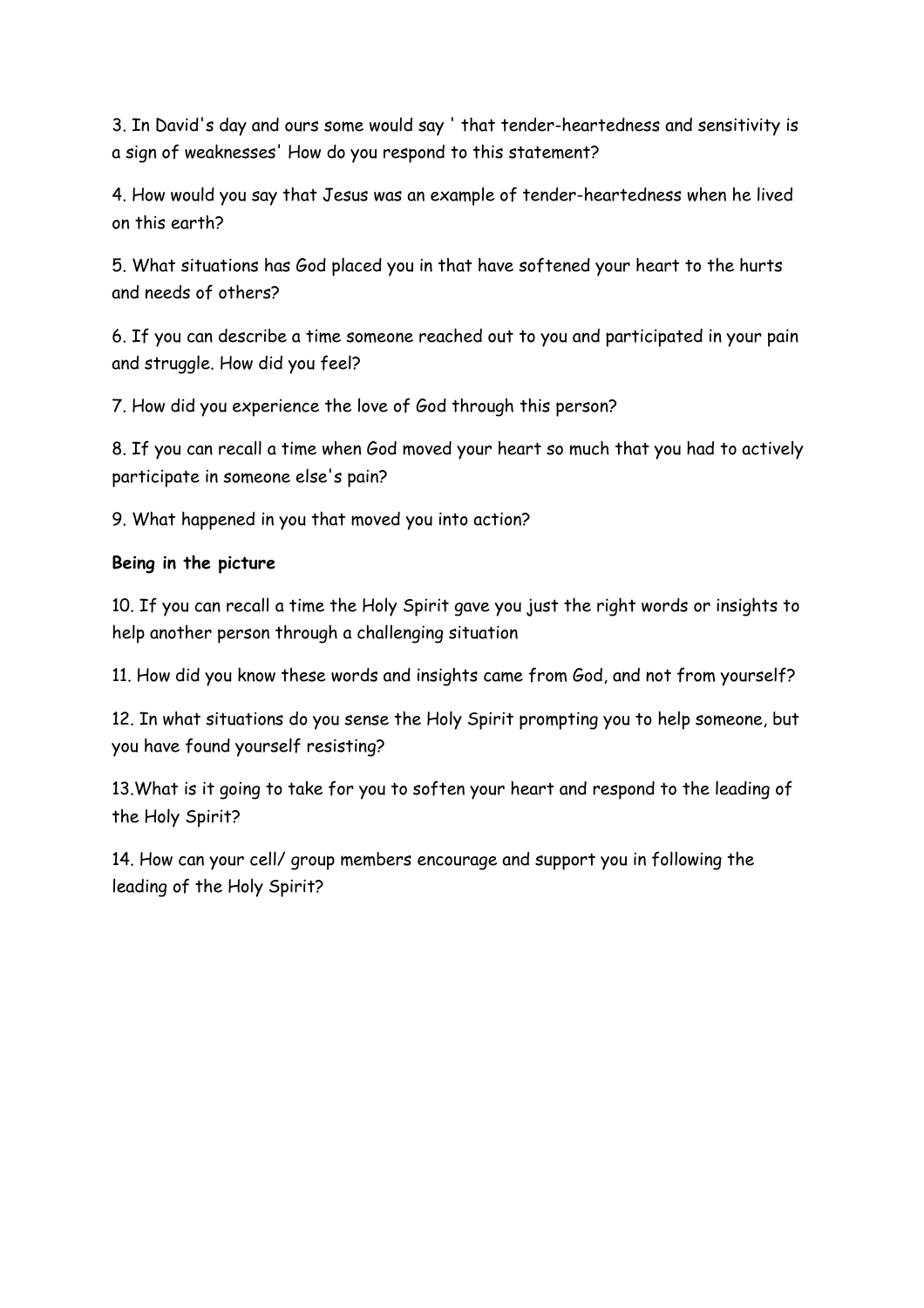# **Showing faithfulness to others**

### **Introduction**

For some of us we have been chronically unfaithful, for some of us fairly unfaithful, for others they have been very faithful. Yet no matter where we are on the faithfulness scale God has commissioned His Holy Spirit to root our unfaithfulness from our lives and replace it with faithfulness. Today we live in an easy come easy go age. We dispose of razors, rules, relationships, responsibilities, we tend to distrust everyone. Whatever happened to a handshake sealing a deal. One of the vital things we need to regain again in or society is the characteristic of integrity, trust, faithfulness.

# **The big picture**

1. describe in detail one of the following people who have modelled faithfulness to you;

a. a family member

- b. a teacher
- c. a church leader
- d. a friend

What were some of the characteristics that marked this person's life?

# **The biblical picture**

Read Proverbs 20:6-7 and Revelation 2:8-11

2. Both of these passages call followers of Christ to be faithful. Take a moment for personal reflection, and then write down the four things that you believe are signs of a faithful follower of Christ

a b c d

Read one or more items to your cell, and explain why you feel these are essential elements of what it means to be a follower of Christ today.